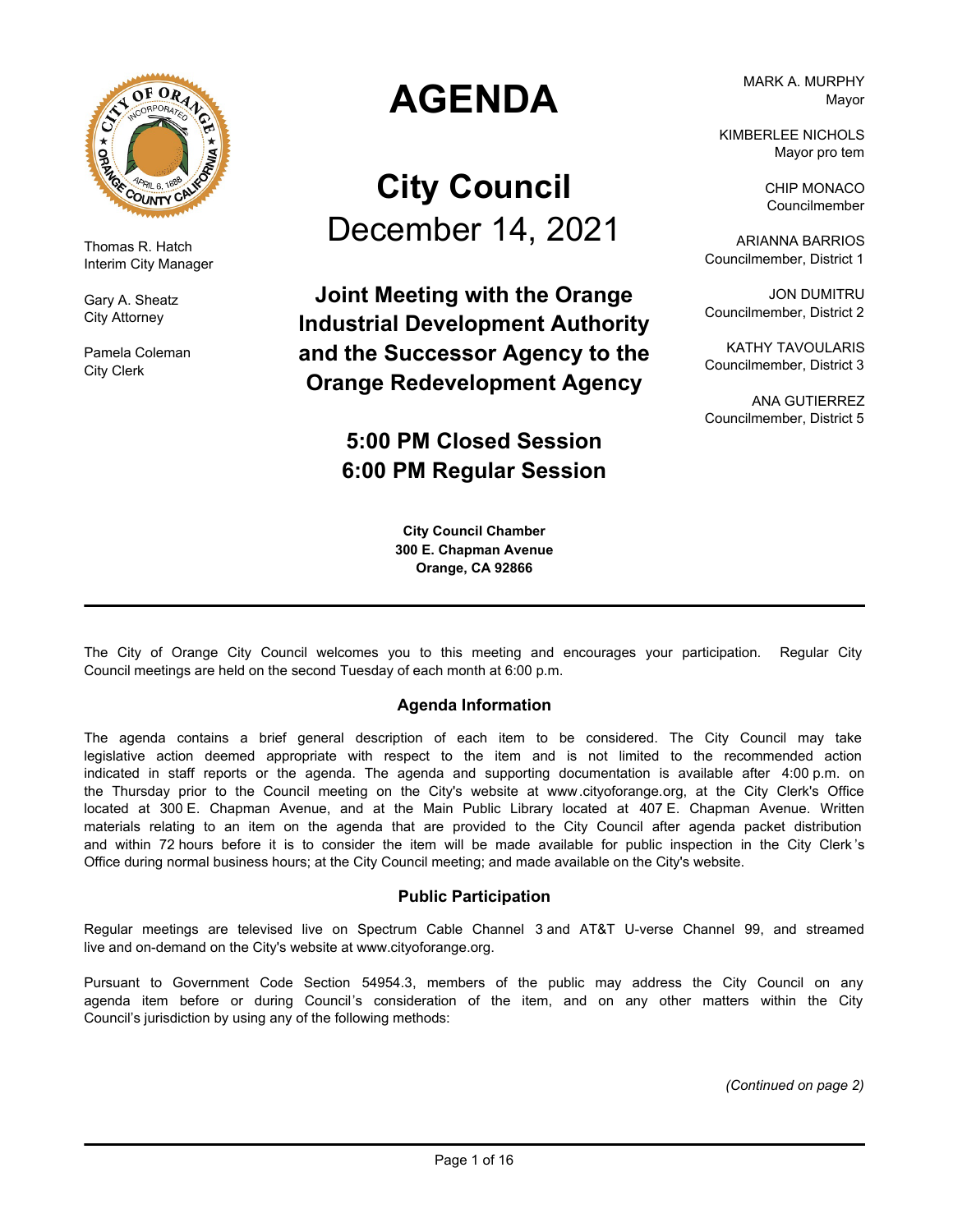#### **1) In-Person**

To speak on an item on the agenda, complete a speaker card indicating your name and address, and identifying the agenda item number or subject matter you wish to address. The card should be given to the City Clerk prior to the start of the meeting. General comments are received during the "Public Comments" section at the beginning of the Regular Session. No action may be taken on off-agenda items unless authorized by law. Public Comments are limited to three (3) minutes per speaker unless a different time limit is announced. It is requested that you state your name for the record, then proceed to address the City Council. All speakers shall observe civility, decorum, and good behavior.

#### **2) Written Public Comments via email or eComment**

Members of the public can submit their written comments electronically for City Council consideration by emailing them to CCpubliccomment@cityoforange.org with the subject line "Public Comment Item # (insert the item number relevant to the comment)" or "Public Comment Non-agenda Item" for general public comments. The public can also submit written comments on the City's eComment page. Please visit the City's website at www.cityoforange.org, click Current City Council Agenda, then click the eComment link for this meeting. To ensure distribution to the City Council prior to consideration of the agenda, we encourage the public to submit comments by 3:00 p.m. the day of the meeting. All public comments will be provided to the Council, posted on the City's website, and compiled as part of the record. Written comments are not read aloud at the meeting.

#### **3) Public Comments via recorded voicemail message**

Finally, the public can record their comments by calling (714) 744-2234 no later than 5:00 p.m. the day of the meeting. Recorded messages will not be played at the meeting, but will be provided to the Council and the caller's position will be summarized in the minutes.

In accordance with Ordinance No. 10-01, any person making personal, impertinent, slanderous or profane remarks or who becomes boisterous while addressing the Council shall be called to order by the Mayor. If such conduct continues, the Mayor may order the person barred from addressing the City Council further during that meeting, unless permission to continue is granted by a majority vote of the Council.

Please contact the City Clerk's Office at (714) 744-5500 with any questions.

ADA Requirements: In compliance with the Americans with Disabilities Act, if you need accommodations to participate in this meeting, please contact the City Clerk's office at (714) 744-5500. Notification at least 48 hours in advance of meeting will enable the City to make arrangements to assure accessibility to this meeting.

#### *REMINDER: Please silence all electronic devices while City Council is in session.*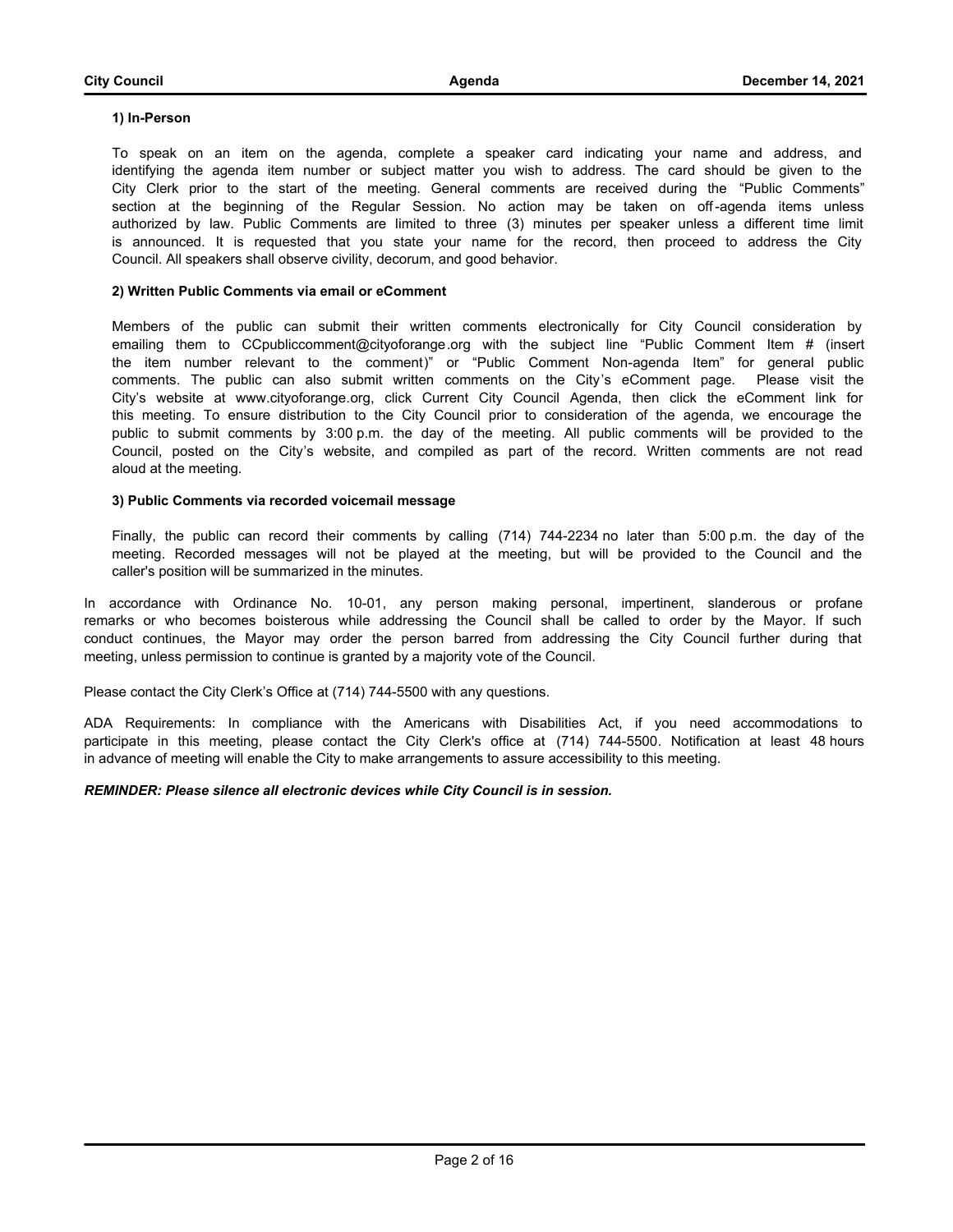### **5:00 PM CLOSED SESSION**

## **1. CALL TO ORDER**

## **1.1 ROLL CALL**

### **2. PUBLIC COMMENTS ON CLOSED SESSION ITEMS**

At this time, members of the public may address the Council on Closed Session items only. Public Comments are limited to three (3) minutes per speaker.

### **3. RECESS TO CLOSED SESSION**

### **a. CONFERENCE WITH REAL PROPERTY NEGOTIATORS**

Pursuant to Government Code Section 54956.8 Property Location: 1249 E. Katella Avenue Agency Negotiator: Aaron Schulze, Senior Assistant to City Manager Negotiating Parties: Orange Senior Housing, Inc. Under Negotiation: Price and terms of payment

### **b. CONFERENCE WITH LEGAL COUNSEL – ANTICIPATED LITIGATION**

Initiation of litigation pursuant to paragraph (4) of subdivision (d) of Government Code Section 54956.9. (One potential case)

### **c. CONFERENCE WITH LEGAL COUNSEL – EXISTING LITIGATION**

Pursuant to Government Code Section 54956.9(a) &(d)(1) Name of case: Mary's Kitchen, et al. v. City of Orange United States District Court Case No. 8:21-cv-01483-JVS-KES

### **d. PUBLIC EMPLOYEE APPOINTMENT**

Pursuant to Government Code Section 54957(b). Title: City Manager

### **4. CLOSED SESSION REPORT**

### **5. ADJOURNMENT**

The City Council will adjourn to the 6:00 p.m. Regular Session in the Council Chamber.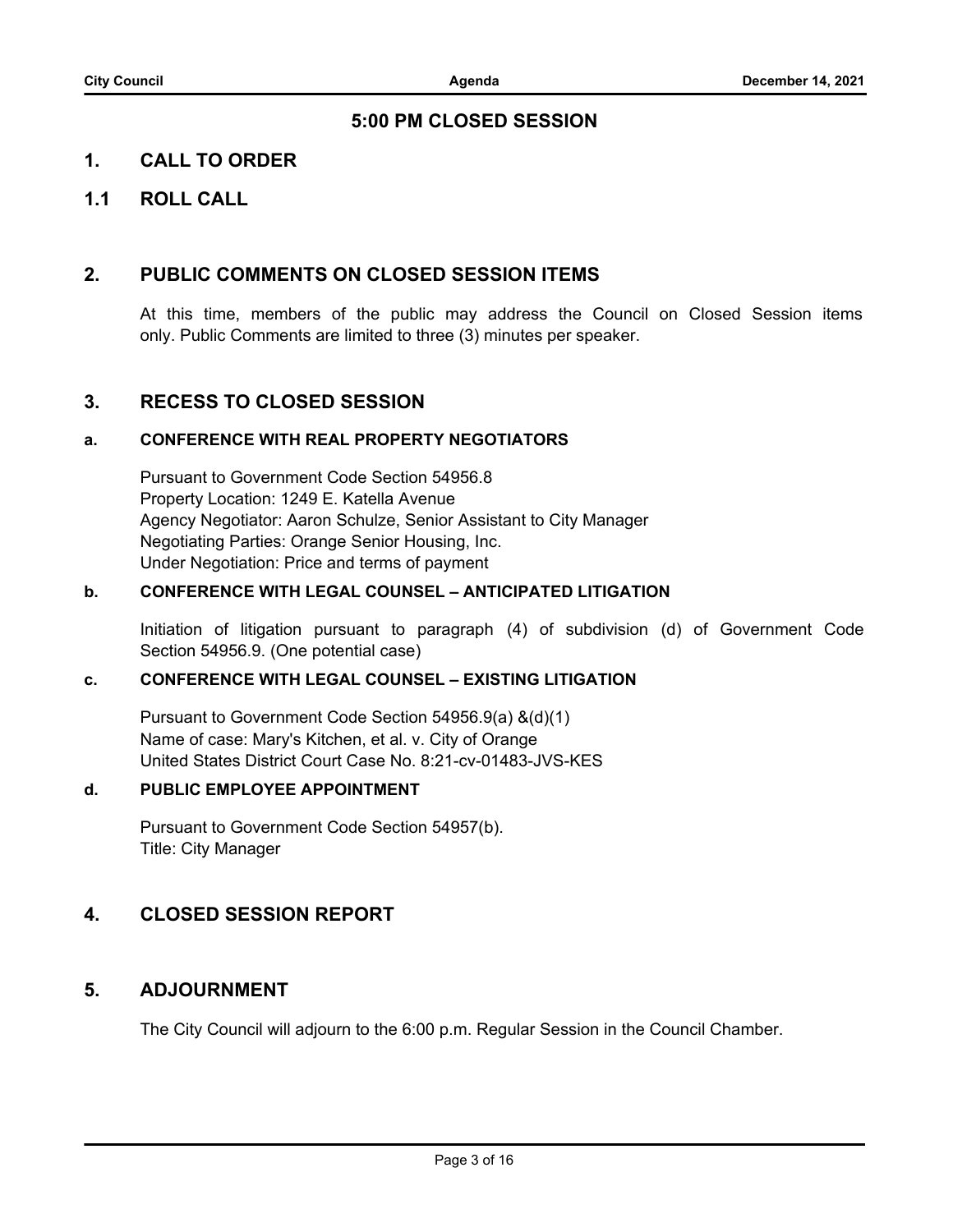### **6:00 PM REGULAR SESSION**

### **1. OPENING/CALL TO ORDER**

### **1.1 INVOCATION**

Pastor Tim Klinkenberg, St. John's Lutheran Church of Orange

### **1.2 PLEDGE OF ALLEGIANCE**

Councilmember Chip Monaco

### **1.3 ROLL CALL**

### **1.4 PRESENTATIONS/ANNOUNCEMENTS**

Proclamation recognizing Rotary Club of Orange 100th Anniversary

### **2. PUBLIC COMMENTS**

At this time, members of the public may address the Council on matters not listed on the agenda within the subject matter jurisdiction of the City Council, provided that NO action may be taken on off-agenda items unless authorized by law. Public Comments are limited to three (3) minutes per speaker.

### **3. CONSENT CALENDAR**

All items on the Consent Calendar are considered routine and are enacted by one motion approving the recommended action listed on the Agenda. Any member of the City Council, staff or the public may request an item be removed from the Consent Calendar for discussion or separate action. Unless otherwise specified in the request to remove an item from the Consent Calendar, all items removed shall be considered immediately following action on the remaining items on the Consent Calendar.

### **3.1. [Waive reading in full of all ordinances on the Agenda.](http://cityoforange.legistar.com/gateway.aspx?m=l&id=/matter.aspx?key=2340)**

#### **Recommended Action:**

Approve.

**Attachments:** [Staff Report](http://cityoforange.legistar.com/gateway.aspx?M=F&ID=493203ae-c8f2-4d28-a54b-5f08574c368e.pdf)

### **3.2. [Confirmation of warrant registers dated November 5, 10, 19, and 24, 2021.](http://cityoforange.legistar.com/gateway.aspx?m=l&id=/matter.aspx?key=2339)**

### **Recommended Action:**

Approve.

### **Attachments:** [Staff Report](http://cityoforange.legistar.com/gateway.aspx?M=F&ID=d2069424-c2d7-4a2b-949c-d790eeffda4f.pdf)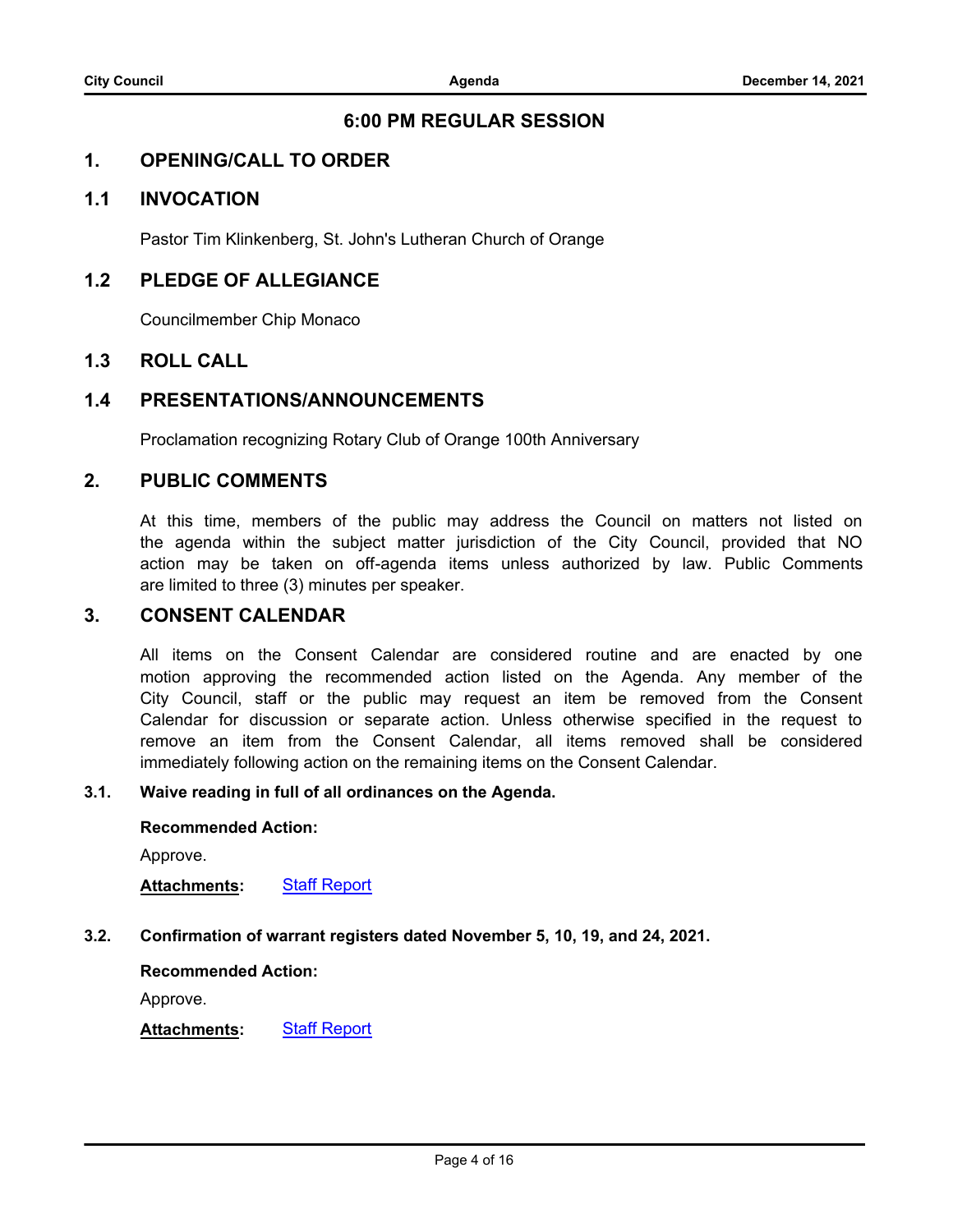**3.3. [Approval of meeting minutes of the City Council of the City of Orange for the](http://cityoforange.legistar.com/gateway.aspx?m=l&id=/matter.aspx?key=2338) November 9, 2021, Regular Meeting and November 30, 2021, Adjourned Regular Meeting.**

#### **Recommended Action:**

Approve minutes as presented.

#### [Staff Report](http://cityoforange.legistar.com/gateway.aspx?M=F&ID=d603236a-0096-418a-b872-8b9437b367f9.pdf) [November 9, 2021, Regular Meeting minutes](http://cityoforange.legistar.com/gateway.aspx?M=F&ID=de4987db-6b37-4342-8141-706a99d60aa8.pdf) [November 30, 2021, Adjourned Regular Meeting minutes](http://cityoforange.legistar.com/gateway.aspx?M=F&ID=aaa496ee-4d29-4e56-8c5f-0e4b8d248624.pdf) **Attachments:**

**3.4. [Agreement with Tetra Tech BAS, Inc. for conducting ground survey, laser](http://cityoforange.legistar.com/gateway.aspx?m=l&id=/matter.aspx?key=2330) scanning, and geotechnical monitoring programs at Reservoir 2A.**

#### **Recommended Action:**

Approve agreement with Tetra Tech BAS, Inc. in an amount not to exceed \$122,082; and authorize the Mayor and City Clerk to execute on behalf of the City.

[Staff Report](http://cityoforange.legistar.com/gateway.aspx?M=F&ID=4fa5bfce-f032-4ad8-849a-30e0c6db9994.pdf) **Attachments:**

[Location Map](http://cityoforange.legistar.com/gateway.aspx?M=F&ID=f4681648-e442-4ebf-b9f4-58150c6208d3.pdf) [Professional Services Agreement](http://cityoforange.legistar.com/gateway.aspx?M=F&ID=1770ade9-89d2-4e3b-8409-880065b55b7f.pdf)

**3.5. [Agreement with City of Anaheim for Fiscal Year 2019-2020 Urban Areas Security](http://cityoforange.legistar.com/gateway.aspx?m=l&id=/matter.aspx?key=2337) Initiative grant.**

#### **Recommended Action:**

Approve the agreement with the City of Anaheim for Fiscal Year 2019-2020 Urban Areas Security Initiative grant; and authorize the City Manager to execute on behalf of the City.

**[Staff Report](http://cityoforange.legistar.com/gateway.aspx?M=F&ID=ae12dd05-bd3a-4289-871b-b21bb0c19ee0.pdf)** [FY20 UASI Agreement](http://cityoforange.legistar.com/gateway.aspx?M=F&ID=720ab05a-cc7c-4700-81dd-95ef0c662449.pdf) **Attachments:**

**3.6. [Agreement with Triad Consulting & System Design Group, L.L.C. for security](http://cityoforange.legistar.com/gateway.aspx?m=l&id=/matter.aspx?key=2371) consulting services.**

#### **Recommended Action:**

- 1. Approve the agreement with Triad Consulting & System Design Group, L.L.C. in the amount of \$20,000 for security consulting services and authorize the Mayor and the City Clerk to execute on behalf of the City.
- 2. Authorize the appropriation of \$20,000 from the Capital Bond Proceeds unreserved fund balance to expenditure account number 553.1601.56033.20347, Capital Bond Proceeds - Enterprise Access System.

**[Staff Report](http://cityoforange.legistar.com/gateway.aspx?M=F&ID=11d3a53c-d73b-463b-8594-eee189ea28a6.pdf)** [Professional Services Agreement with Triad Consulting](http://cityoforange.legistar.com/gateway.aspx?M=F&ID=abcc698c-7813-4bda-98a6-d5cdeeb9b1cd.pdf) **Attachments:**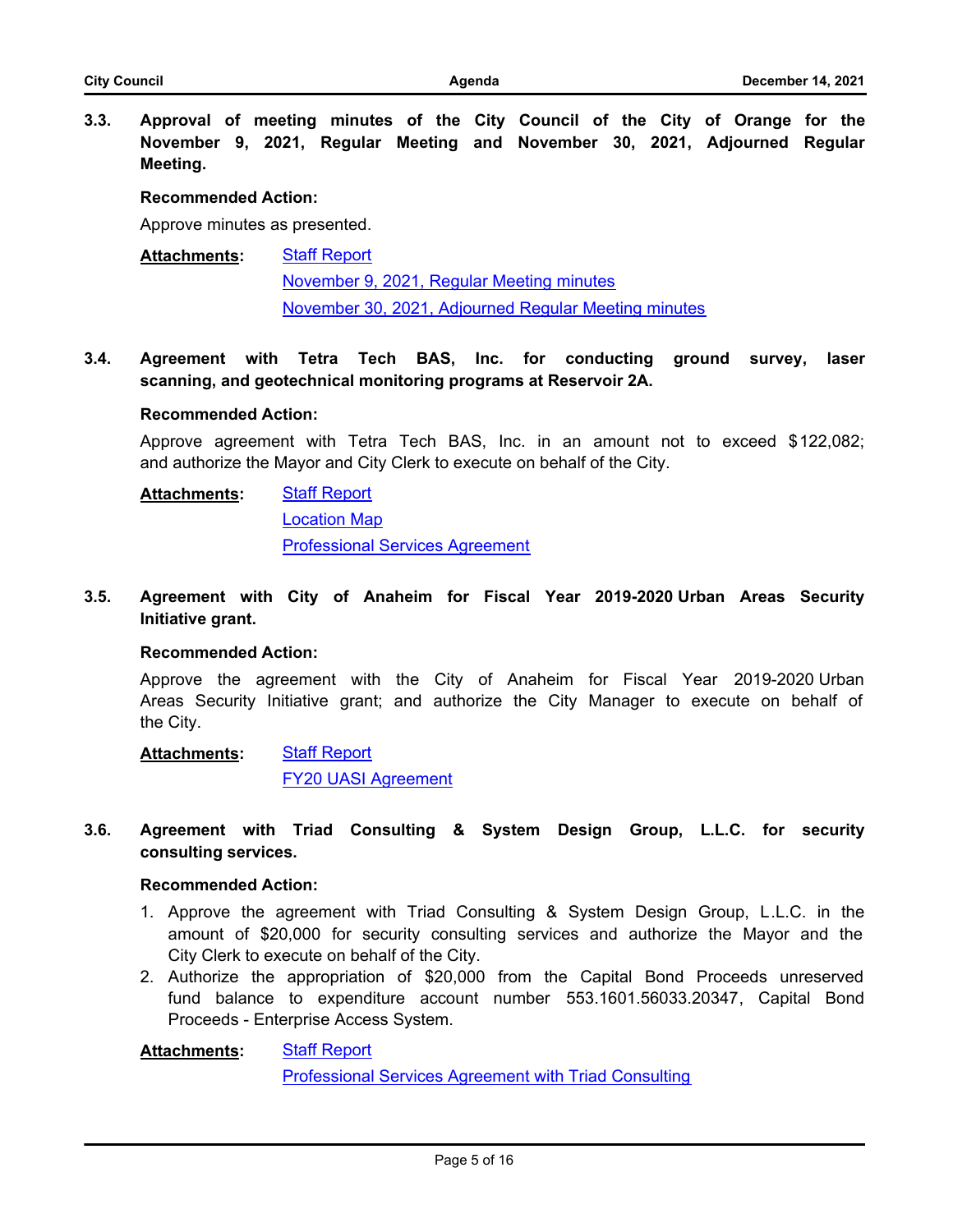### **3.7. [Second Amendment to Information Technology Services Agreement with Intratek](http://cityoforange.legistar.com/gateway.aspx?m=l&id=/matter.aspx?key=2347) Computer, Inc. for network support services.**

#### **Recommended Action:**

Approve the second amendment to agreement with Intratek Computer, Inc. for network support services for \$56,646; and authorize the Mayor and City Clerk to execute on behalf of the City.

#### [Staff Report](http://cityoforange.legistar.com/gateway.aspx?M=F&ID=81ea2196-59e7-433a-b0f0-7cef2343065c.pdf) **Attachments:**

[Second Amendment to Information Technology Services Agreement](http://cityoforange.legistar.com/gateway.aspx?M=F&ID=86178d90-06d7-4cbc-8b83-6570c0d23eb2.pdf)  with Intratek Computer, Inc.

### **3.8. [Appropriation of \\$71,863.38 in State of California Office of Emergency Services](http://cityoforange.legistar.com/gateway.aspx?m=l&id=/matter.aspx?key=2352) funding received.**

#### **Recommended Action:**

- 1. Accept into the City's revenue budget \$71,863.38 in Strike Team reimbursement funds from the California Office of Emergency Services (Cal-OES), into the revenue account numbers for Cal-OES reimbursements as specified in Section 6 of the staff report.
- 2. Authorize the appropriation of \$70,536.29 into the expenditure account numbers for Overtime-Safety as specified in Section 6 of the staff report.
- 3. Authorize the appropriation of \$1,327.09 into the expenditure account numbers for Strike Team Expenditures as specified in Section 6 of the staff report.

**Attachments:** [Staff Report](http://cityoforange.legistar.com/gateway.aspx?M=F&ID=86d8577d-17de-408d-9805-cf24fa9047ea.pdf)

### **3.9. [Appropriation of \\$3,816 in disbursement funding received from Santiago Library](http://cityoforange.legistar.com/gateway.aspx?m=l&id=/matter.aspx?key=2360) System.**

#### **Recommended Action:**

- 1. Accept into the City's revenue budget \$3,816 in disbursement funding from Santiago Library System, into revenue account number 100.2001.48390.19988, Santiago Library System.
- 2. Authorize the appropriation of \$3,816 into expenditure account number 100.2001.53301.19988, Santiago Library System - Library Books.

**Attachments:** [Staff Report](http://cityoforange.legistar.com/gateway.aspx?M=F&ID=895cb362-9843-4b46-81c5-66a56a7f3c82.pdf)

**3.10. [Unfreeze and fund the Police Sergeant position for the creation of a Public](http://cityoforange.legistar.com/gateway.aspx?m=l&id=/matter.aspx?key=2364) Information Officer/Community Engagement Liaison.**

#### **Recommended Action:**

Authorize the appropriation of \$138,000 from the General Fund (100) unreserved fund balance to expenditure account number 100.4001.50001.00000.

**Attachments:** [Staff Report](http://cityoforange.legistar.com/gateway.aspx?M=F&ID=dbf3dca6-df01-4f08-b1eb-687919921415.pdf)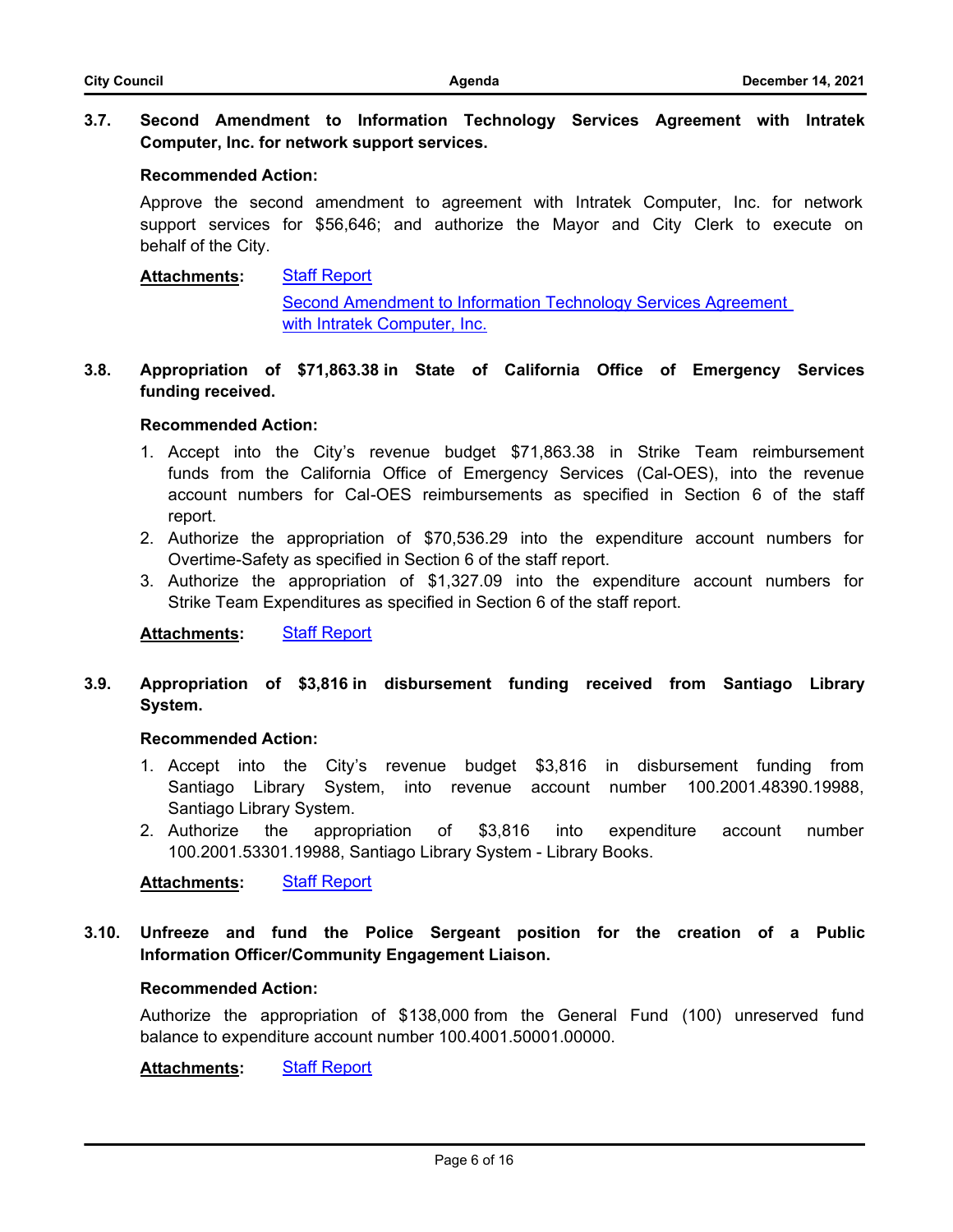## **Recommended Action:**

Reject all bids received and authorize staff to re-advertise the Well 29 Drilling Project.

[Staff Report](http://cityoforange.legistar.com/gateway.aspx?M=F&ID=6b68e5cb-3746-47e2-90a4-dd6469d6ccc6.pdf) [Location Map](http://cityoforange.legistar.com/gateway.aspx?M=F&ID=ae655e93-15ec-4b38-a9a6-d57de47cbf68.pdf) [Bid Abstract](http://cityoforange.legistar.com/gateway.aspx?M=F&ID=a083833c-0b70-47a6-87d1-ac6163128af5.pdf) **Attachments:**

**3.12. [Approval of plans and specifications for SP-4097; Public Works and Community](http://cityoforange.legistar.com/gateway.aspx?m=l&id=/matter.aspx?key=2367) Development Front Counter Remodel Project and authorization to advertise Bid No. 21-22.22.**

## **Recommended Action:**

Approve plans and specifications and authorize advertising for bids for the Public Works and Community Development Front Counter Remodel Project.

#### [Staff Report](http://cityoforange.legistar.com/gateway.aspx?M=F&ID=960c67df-8897-4fb8-ba93-af689a53c494.pdf) **Attachments:**

[Public Works and Community Development Front Counter Remodel](http://cityoforange.legistar.com/gateway.aspx?M=F&ID=c39cf4f9-f115-42e7-b65e-9c6212e61bfc.pdf)  **Renderings** 

## **3.13. [Claims for Damages.](http://cityoforange.legistar.com/gateway.aspx?m=l&id=/matter.aspx?key=2362)**

## **Recommended Action:**

Deny the following claims and refer to City Attorney and Claims Adjuster:

- 1. Brandon Crary
- 2. Robert H. Miltier
- 3. Alicia Perez
- 4. Mercury Insurance a/s/o Ruggero Broccardo
- 5. Kevin Cain
- 6. Kemper a/s/o Alicia Perez

## **Attachments:** [Staff Report](http://cityoforange.legistar.com/gateway.aspx?M=F&ID=e35f0c9d-c667-400d-af70-c125f1a769ff.pdf)

**3.14. [Final Acceptance of Bid No. 20-21.33, HVAC Installation at Killefer Park; and](http://cityoforange.legistar.com/gateway.aspx?m=l&id=/matter.aspx?key=2331) authorization to file Notice of Completion.**

## **Recommended Action:**

Accept HVAC installation at Killefer Park as complete, and authorize staff to file Notice of Completion with the County Recorder.

#### **[Staff Report](http://cityoforange.legistar.com/gateway.aspx?M=F&ID=04b7fec4-cd7d-4bbb-b273-90aa85925716.pdf) Attachments:**

[Notice of Completion and Acceptance Bid No. 20-21.33](http://cityoforange.legistar.com/gateway.aspx?M=F&ID=a0fbcc04-e6a5-427c-bcc8-b4113a4e7a57.pdf)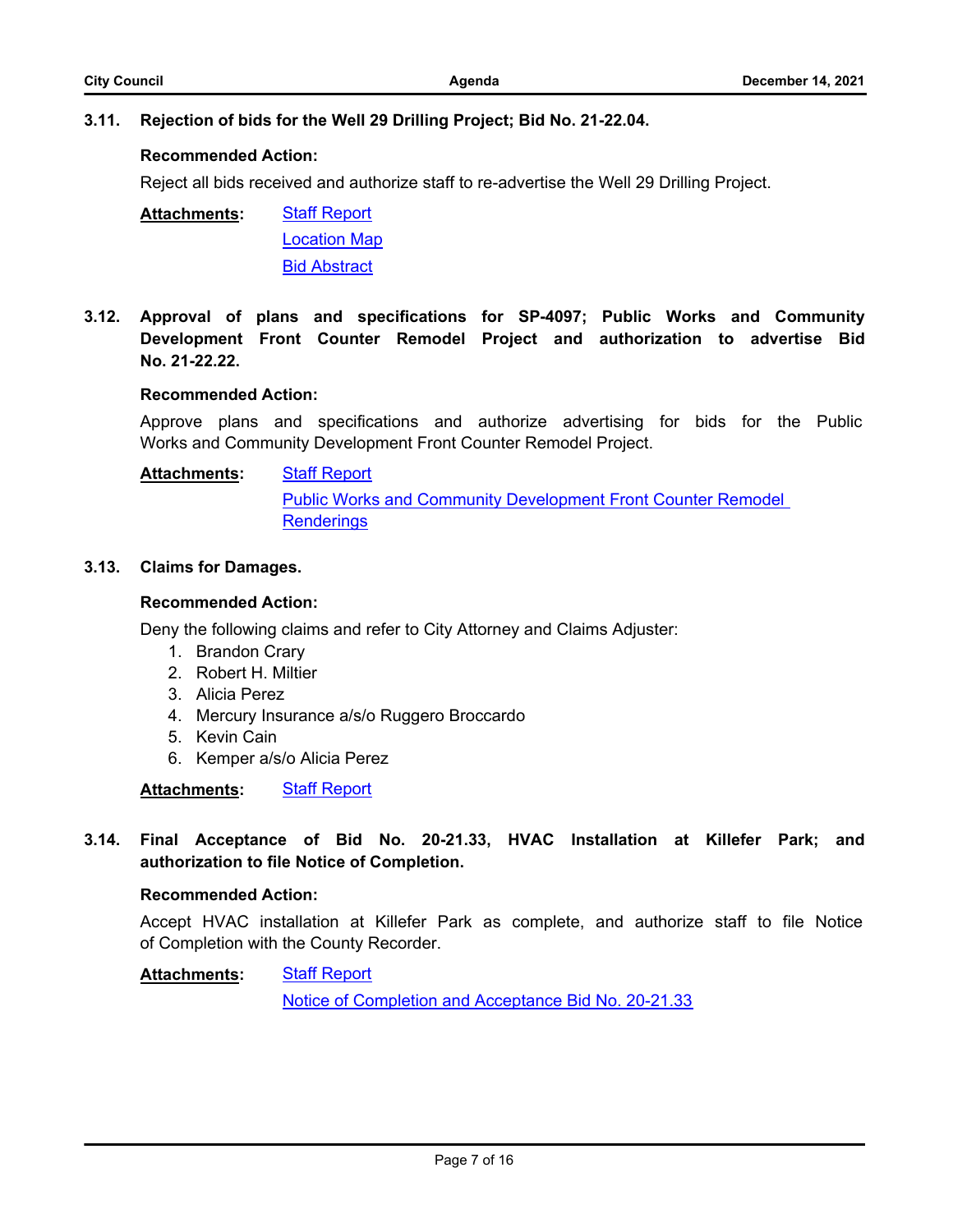### **3.15. [Final Acceptance of Bid No. 20-21.13, Handy Park Maintenance Renovation; and](http://cityoforange.legistar.com/gateway.aspx?m=l&id=/matter.aspx?key=2332) authorization to file Notice of Completion.**

### **Recommended Action:**

Accept Handy Park Maintenance Renovation as complete, and authorize staff to file Notice of Completion with the County Recorder.

#### [Staff Report](http://cityoforange.legistar.com/gateway.aspx?M=F&ID=a1d58dfe-5b19-4e1b-a1d7-1943f162ef1d.pdf) [Notice of Completion and Acceptance Bid No. 20-21.13](http://cityoforange.legistar.com/gateway.aspx?M=F&ID=adcd8eea-c79f-4514-8b59-caa20d6ee633.pdf) **Attachments:**

**3.16. [Award of Contract to USA Shade and Fabric Structures, Inc. for purchase and](http://cityoforange.legistar.com/gateway.aspx?m=l&id=/matter.aspx?key=2334) installation of tot lot shade structures at Fred Barrera, Serrano, and El Modena Parks.**

#### **Recommended Action:**

Approve the contract with USA Shade and Fabric Structures, Inc. in the amount of \$309,219.38 for the installation of shade structures at Fred Barrera, Serrano and El Modena Parks; and authorize the Mayor and City Clerk to execute on behalf of the City.

#### **[Staff Report](http://cityoforange.legistar.com/gateway.aspx?M=F&ID=cfd0338a-ae71-4d47-befa-a3c9b0e7b3a3.pdf) Attachments:**

[Contract with USA Shade and Fabric Structures, Inc.](http://cityoforange.legistar.com/gateway.aspx?M=F&ID=7e672b52-e535-4c33-a6d2-a16e93b37ece.pdf) [NJPA Awarded Contract - PlayPower Inc.](http://cityoforange.legistar.com/gateway.aspx?M=F&ID=230bbf42-22b2-4d94-b128-932a13391283.pdf)

**3.17. [Award of Contract to Hardy & Harper, Inc. for Prospect & Spring Right Turn Lane](http://cityoforange.legistar.com/gateway.aspx?m=l&id=/matter.aspx?key=2343) Modification; Bid No. 21-22.12; and appropriation of funds from various expenditure accounts.**

### **Recommended Action:**

- 1. Approve contract with Hardy & Harper, Inc. in the total amount of \$1,012,000, representing an original amount of \$920,000, plus a 10% contingency of \$92,000, for Prospect & Spring Right Turn Lane Modification; and authorize the Mayor and City Clerk to execute on behalf of the City.
- 2. Authorize the appropriation of \$120,000 from the TSIP Citywide unreserved fund balance to expenditure account number 287.5011.56330.20458 Prospect & Spring Right Turn Lane Modification.

#### [Staff Report](http://cityoforange.legistar.com/gateway.aspx?M=F&ID=bb673882-5247-4749-80af-04434a08f976.pdf) **Attachments:**

[Bid Abstract](http://cityoforange.legistar.com/gateway.aspx?M=F&ID=57af9269-6d85-4c94-8302-eaf9eb490c59.pdf)

[Contract with Hardy & Harper, Inc.](http://cityoforange.legistar.com/gateway.aspx?M=F&ID=13caa0ce-b105-41b6-8211-e45f159272d2.pdf)

### **3.18. [Award of Contract to CEM Construction Corporation for the Annual Pipeline](http://cityoforange.legistar.com/gateway.aspx?m=l&id=/matter.aspx?key=2355) Renewal Project; Bid No. 21-22.08.**

### **Recommended Action:**

1. Award the contract to CEM Construction Corporation in the amount of \$ 988,350 for the Annual Pipeline Renewal; and authorize the Mayor and City Clerk to execute on behalf of the City.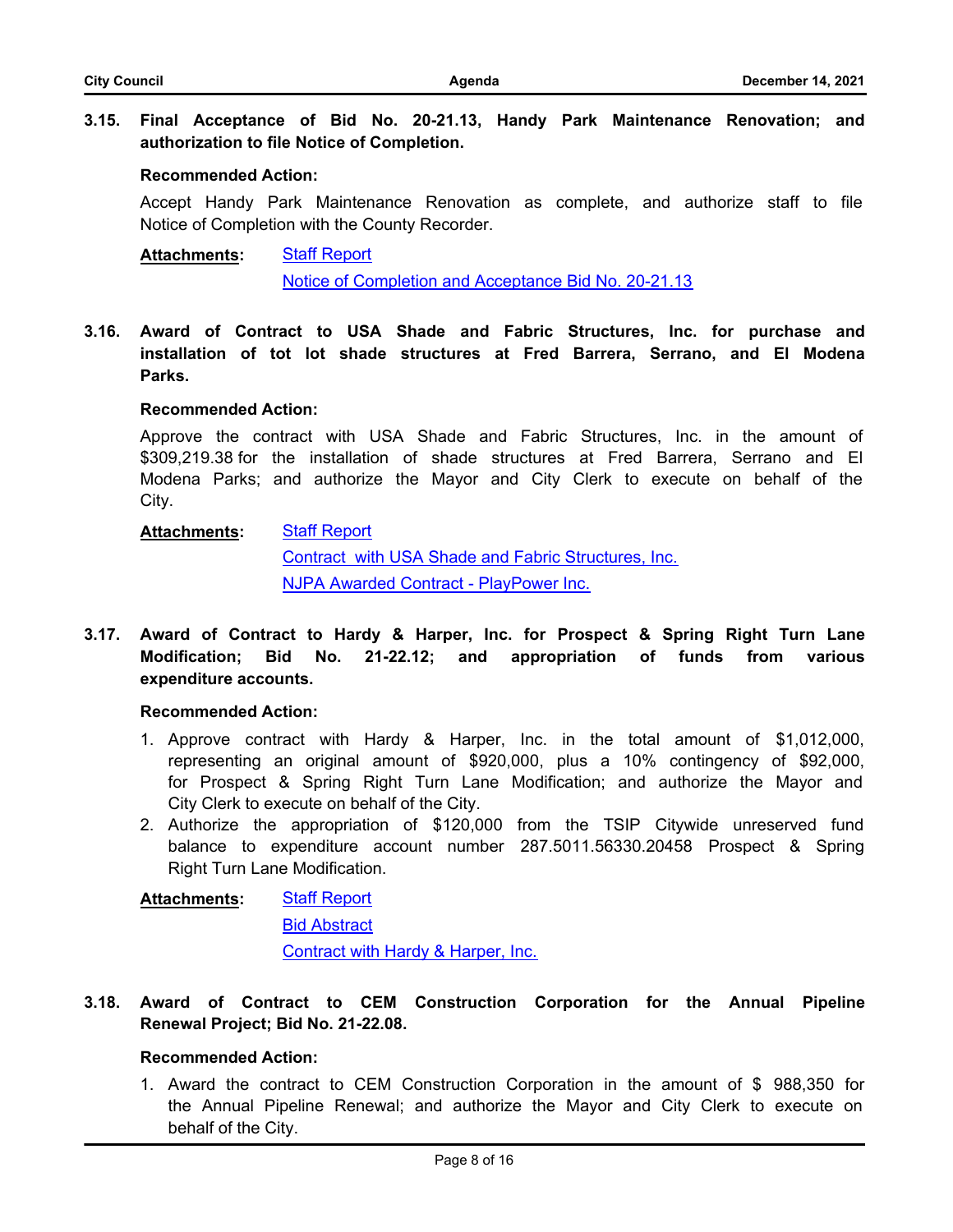2. Authorize 10% of the contract amount for contingency purposes.

| <b>Attachments:</b> | <b>Staff Report</b>                               |
|---------------------|---------------------------------------------------|
|                     | <b>Location Map</b>                               |
|                     | <b>Contract with CEM Construction Corporation</b> |
|                     | <b>Bid Abstract</b>                               |

**3.19. Award of Contract to R.J. Noble Company for Community Development Block [Grant Fiscal Year 2021-2022 Beverly Neighborhood Street Rehabilitation; Bid No.](http://cityoforange.legistar.com/gateway.aspx?m=l&id=/matter.aspx?key=2361) 21-22.11**

#### **Recommended Action:**

Approve the contract with R.J. Noble Company in the total amount of \$568,886.

[Staff Report](http://cityoforange.legistar.com/gateway.aspx?M=F&ID=81a4c98b-95a3-4eb7-91cc-b65289ec14fe.pdf) [Location Map](http://cityoforange.legistar.com/gateway.aspx?M=F&ID=9d04c3cc-6260-43d3-812f-24eb107249b8.pdf) **[Bid Abstract](http://cityoforange.legistar.com/gateway.aspx?M=F&ID=1204e6dd-3efc-4dab-a441-35225d42a500.pdf)** [Contract with R.J. Noble Company](http://cityoforange.legistar.com/gateway.aspx?M=F&ID=091283f5-a7bf-4c9c-828f-b1451bf97b37.pdf) **Attachments:**

**3.20. [Second Reading and adoption of an Ordinance of the City Council of the City of](http://cityoforange.legistar.com/gateway.aspx?m=l&id=/matter.aspx?key=2336) Orange amending Title 16 and Title 17 of the Orange Municipal Code relating to regulation of small lot subdivisions. Ordinance No. 15-21.**

#### **Recommended Action:**

Adopt Ordinance No. 15-21.

[Staff Report](http://cityoforange.legistar.com/gateway.aspx?M=F&ID=3c6429eb-d597-4e7d-8476-3f77da7ae39b.pdf) [Ordinance No. 15-21](http://cityoforange.legistar.com/gateway.aspx?M=F&ID=b891bd87-6b68-4cde-aa1c-f18a478cde5f.pdf) **Attachments:**

**3.21. [Authorize purchase of Calsense irrigation equipment and award Bid No. 21-22.15](http://cityoforange.legistar.com/gateway.aspx?m=l&id=/matter.aspx?key=2333)  to SiteOne Landscape Supply.**

#### **Recommended Action:**

Approve a purchase of Calsense irrigation equipment in the amount of \$69,329.68 from SiteOne Landscape Supply.

[Staff Report](http://cityoforange.legistar.com/gateway.aspx?M=F&ID=d85cf0b4-0165-4af6-88ce-389f52e8bb94.pdf) **Attachments:**

[Calsense Irrigation Equipment Bid Response](http://cityoforange.legistar.com/gateway.aspx?M=F&ID=341cfb5e-5248-42eb-855f-e12112e9a37d.pdf)

**3.22. [Authorize purchase of two vehicles for the Orange Police Department using a](http://cityoforange.legistar.com/gateway.aspx?m=l&id=/matter.aspx?key=2348) Cooperative Purchasing Agreement.**

#### **Recommended Action:**

Authorize the purchase of two 2022 utility vehicles from National Auto Fleet Group in the amount of \$79,506.

#### [Staff Report](http://cityoforange.legistar.com/gateway.aspx?M=F&ID=1d7ab5cf-d1ed-4939-851a-33993d30c6a9.pdf) **Attachments:**

[National Auto Fleet Group Bids](http://cityoforange.legistar.com/gateway.aspx?M=F&ID=1a0f3e1d-78d0-4e7f-b52f-e093aa32d88f.pdf)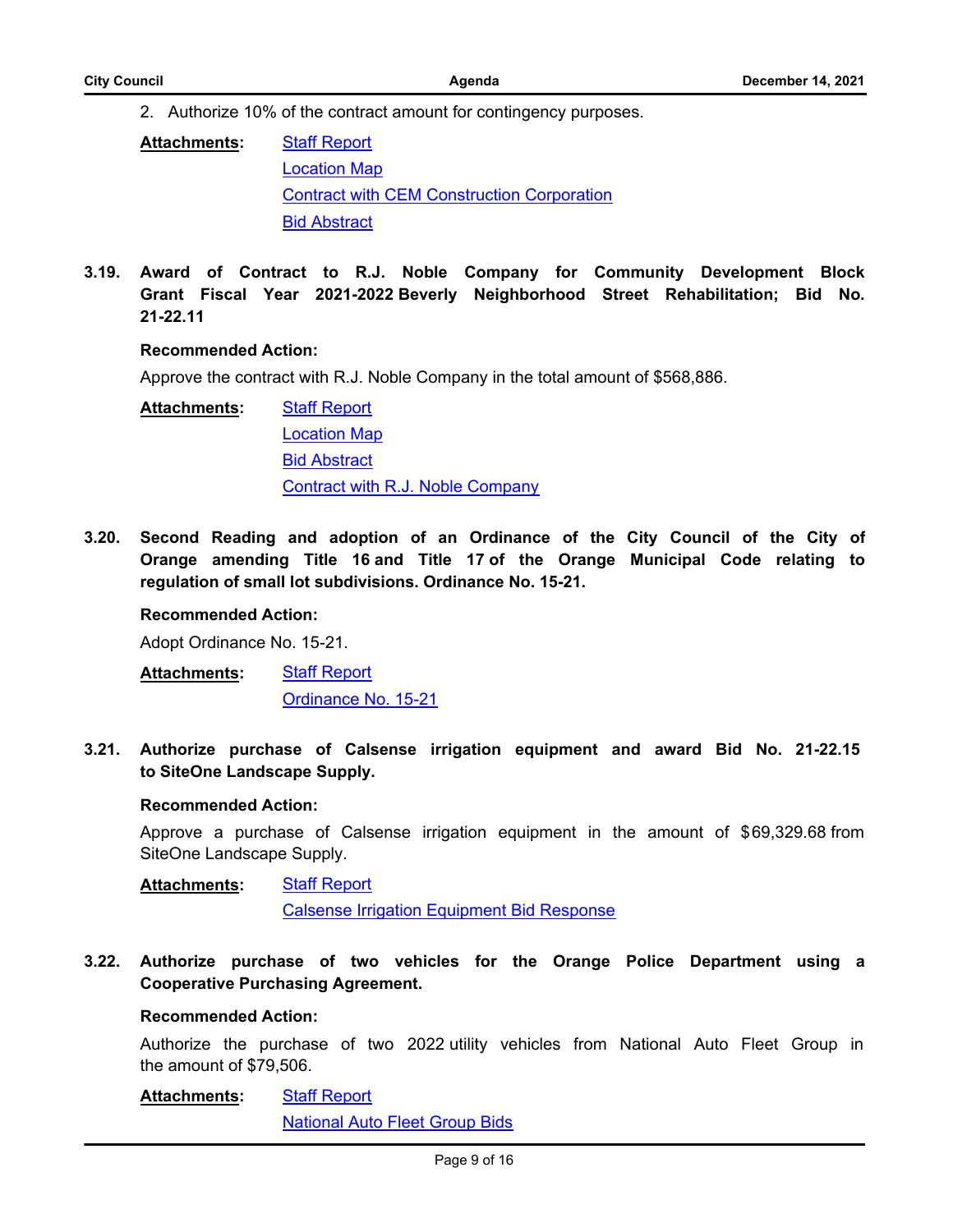**3.23. [Authorize purchase of a handheld narcotics analyzer for the Police Department,](http://cityoforange.legistar.com/gateway.aspx?m=l&id=/matter.aspx?key=2349) from Thermo Scientific Portable Analytical Instruments, Inc. doing business as Thermo Fisher Scientific, as a sole source vendor, in the amount of \$34,374.**

#### **Recommended Action:**

- 1. Approve the purchase of handheld narcotics analyzer (TruNarc) and warranty from Thermo Fisher Scientific in an amount not to exceed \$34,374.
- 2. Authorize the appropriation of \$34,374 from the Federal Asset Forfeiture unreserved fund balance into expenditure account number 355.4011.55131.00000 Federal Asset Forfeiture - Equipment.

[Staff Report](http://cityoforange.legistar.com/gateway.aspx?M=F&ID=8b98ab7e-caef-4a4a-968c-13d5ba6197d5.pdf) [Thermo Fisher Quote 00246960](http://cityoforange.legistar.com/gateway.aspx?M=F&ID=91923015-a142-4bd8-9d14-189e14ecd3bd.pdf) [Thermo Fisher Sole Source Letter](http://cityoforange.legistar.com/gateway.aspx?M=F&ID=83ce32ac-bc5e-447e-8046-914a2c9371f4.pdf) **Attachments:**

**3.24. [Submittal of annual financial reports for development impact fees for Fiscal Year](http://cityoforange.legistar.com/gateway.aspx?m=l&id=/matter.aspx?key=2370) 2020-2021.**

#### **Recommended Action:**

Receive and file the annual financial reports relating to Transportation System Improvement Program Fees, Park Infill Fees, Fire Protection Facility Fees, Police Facility Development Fees, and Library Facilities Development Fees.

[Staff Report](http://cityoforange.legistar.com/gateway.aspx?M=F&ID=54fb1bda-b998-46bd-af03-0789e65e3daa.pdf) [Attachment A - Annual Report for Transportation System](http://cityoforange.legistar.com/gateway.aspx?M=F&ID=668742a8-de4e-4514-b3fc-87ddf77f2ece.pdf)  Improvement Program Fees [Attachment B - Annual Report for Park Infill Fees](http://cityoforange.legistar.com/gateway.aspx?M=F&ID=e984f577-8890-4801-96b4-cb906ec050d3.pdf) [Attachment C - Annual Report for Fire Protection Facility Fees](http://cityoforange.legistar.com/gateway.aspx?M=F&ID=e5da5d49-dbe3-4f4d-8f76-edc20612dd7a.pdf) [Attachment D - Annual Report for Police Facility Development Fees](http://cityoforange.legistar.com/gateway.aspx?M=F&ID=a35ac036-3cec-4b93-959c-a025f2a26418.pdf) [Attachment E - Annual Report for Library Facilities Development](http://cityoforange.legistar.com/gateway.aspx?M=F&ID=8f4fc00b-afc7-481a-bb2b-e1b5a9b2b1c1.pdf)  Fees **Attachments:**

**3.25. [Investment Oversight Committee report for the period ending November 30, 2021.](http://cityoforange.legistar.com/gateway.aspx?m=l&id=/matter.aspx?key=2374)**

#### **Recommended Action:**

Receive and file.

#### [Staff Report](http://cityoforange.legistar.com/gateway.aspx?M=F&ID=827193cc-074e-49b7-9e95-9e34e358dd42.pdf) **Attachments:**

[Monthly Treasurer's Reports for July, August, and September 2021](http://cityoforange.legistar.com/gateway.aspx?M=F&ID=74840388-8fcf-419e-aafe-55b6d17853dd.pdf)

**3.26. [Authorization to submit a transportation improvement project application to the](http://cityoforange.legistar.com/gateway.aspx?m=l&id=/matter.aspx?key=2342) Orange County Transportation Authority for funding under Measure M2 of the Comprehensive Transportation Funding Program. Resolution No. 11365.**

#### **Recommended Action:**

Adopt Resolution No. 11365. A Resolution of the City Council of the City of Orange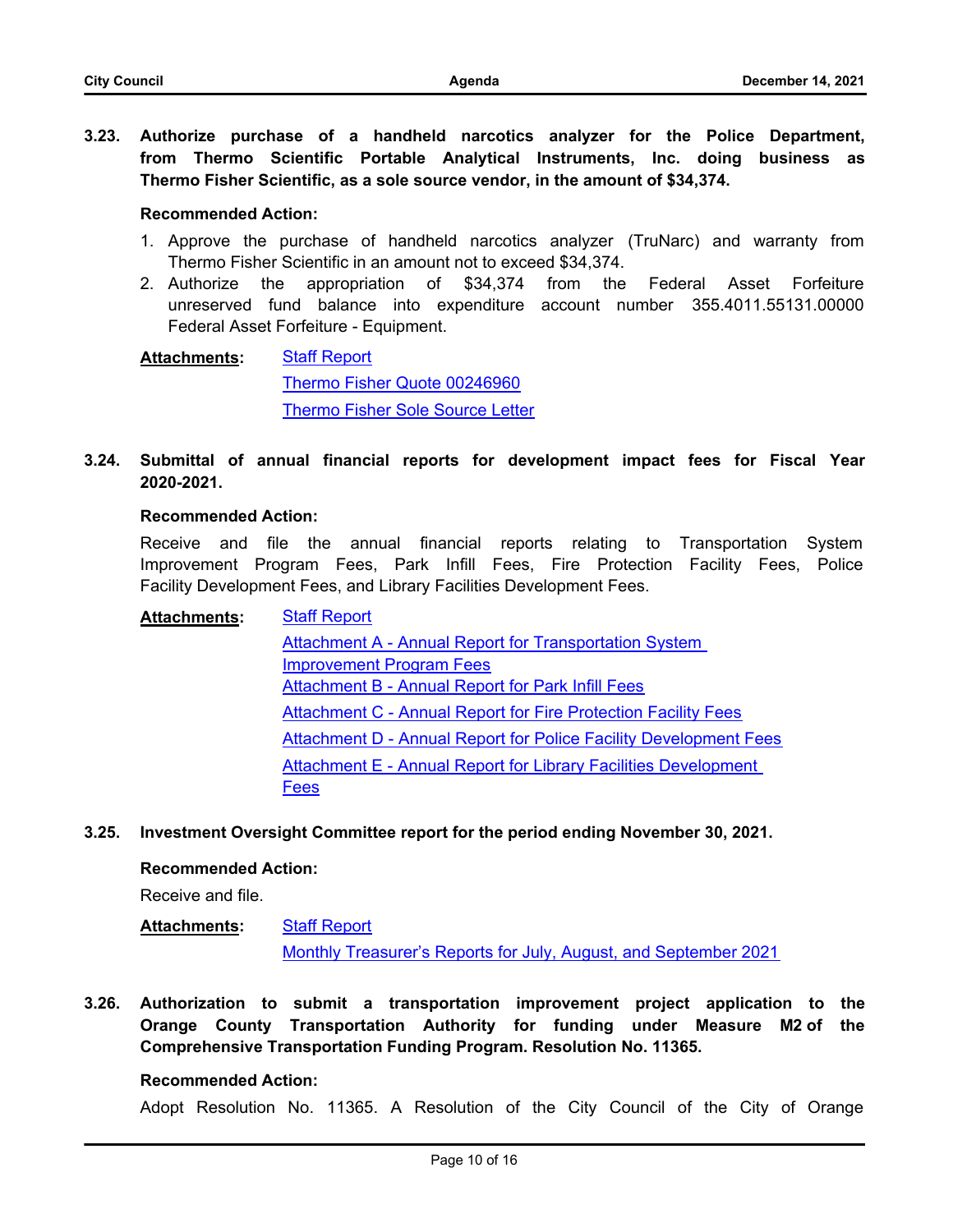approving the submittal of transportation improvement projects to the Orange County Transportation Authority for funding under the renewed Measure M (M2) of the Comprehensive Transportation Funding Program.

[Staff Report](http://cityoforange.legistar.com/gateway.aspx?M=F&ID=9cbe28ec-d999-4ebf-a0a2-e271a9bfecc3.pdf) [Resolution No. 11365](http://cityoforange.legistar.com/gateway.aspx?M=F&ID=ef5bfdf4-fff7-4010-851a-109a1bad5a58.pdf) [Location Map](http://cityoforange.legistar.com/gateway.aspx?M=F&ID=38930d09-864e-45c1-aaf5-fd85bd19c680.pdf) **Attachments:**

**3.27. [Amend the Citywide Pay Schedule in accordance with the requirements of](http://cityoforange.legistar.com/gateway.aspx?m=l&id=/matter.aspx?key=2345) California Code of Regulations, Title 2, Section 570.5. Resolution No. 11366.**

#### **Recommended Action:**

Adopt Resolution No. 11366. A Resolution of the City Council of the City of Orange amending the Citywide Pay Schedule in accordance with the requirements of California Code of Regulations, Title 2, Section 570.5.

**[Staff Report](http://cityoforange.legistar.com/gateway.aspx?M=F&ID=07b22858-91d5-4f5b-af00-b8bbbe6ab8ba.pdf)** [Resolution No. 11366](http://cityoforange.legistar.com/gateway.aspx?M=F&ID=a7c41a0f-7c03-4f7e-95c5-560ea7ca55e1.pdf) **Attachments:**

**3.28. [Adoption of a Resolution certifying and affirming commitment to implement all](http://cityoforange.legistar.com/gateway.aspx?m=l&id=/matter.aspx?key=2365) the projects in the Federal Fiscal Years 2022/23-2027/28 Transportation Improvement Program. Resolution No. 11368.**

#### **Recommended Action:**

Adopt Resolution No. 11368. A Resolution of the City Council of the City of Orange certifying that the City of Orange has the resources to fund the projects in the FFY 2022/23 - 2027/28 Transportation Improvement Program and affirming its commitment to implement all projects in the program.

[Staff Report](http://cityoforange.legistar.com/gateway.aspx?M=F&ID=25e5f6ff-3ed9-4a05-ae54-9fb5520ec6e9.pdf) [Resolution No. 11368](http://cityoforange.legistar.com/gateway.aspx?M=F&ID=0ee5ac6a-c24d-4e20-b361-cfa5b435ed53.pdf) **Attachments:**

**3.29. Opposition of H.R. 2467 Federal PFAS Legislation (PFAS Action Act of 2021) that [will shift Financial Liabilities to Ratepayers and Water Agencies. Resolution No.](http://cityoforange.legistar.com/gateway.aspx?m=l&id=/matter.aspx?key=2369) 11369.**

#### **Recommended Action:**

Adopt Resolution No. 11369. A Resolution of the City Council of the City of Orange expressing opposition to H.R. 2467 Federal PFAS Legislation that will shift financial liabilities to Ratepayers and Water Agencies.

[Staff Report](http://cityoforange.legistar.com/gateway.aspx?M=F&ID=21fc1d0a-966c-42fc-b6b8-5d4a4f8a709c.pdf) **Attachments:**

[Resolution No. 11369](http://cityoforange.legistar.com/gateway.aspx?M=F&ID=b4827340-1740-4193-8199-1dc54f5bbbc8.pdf)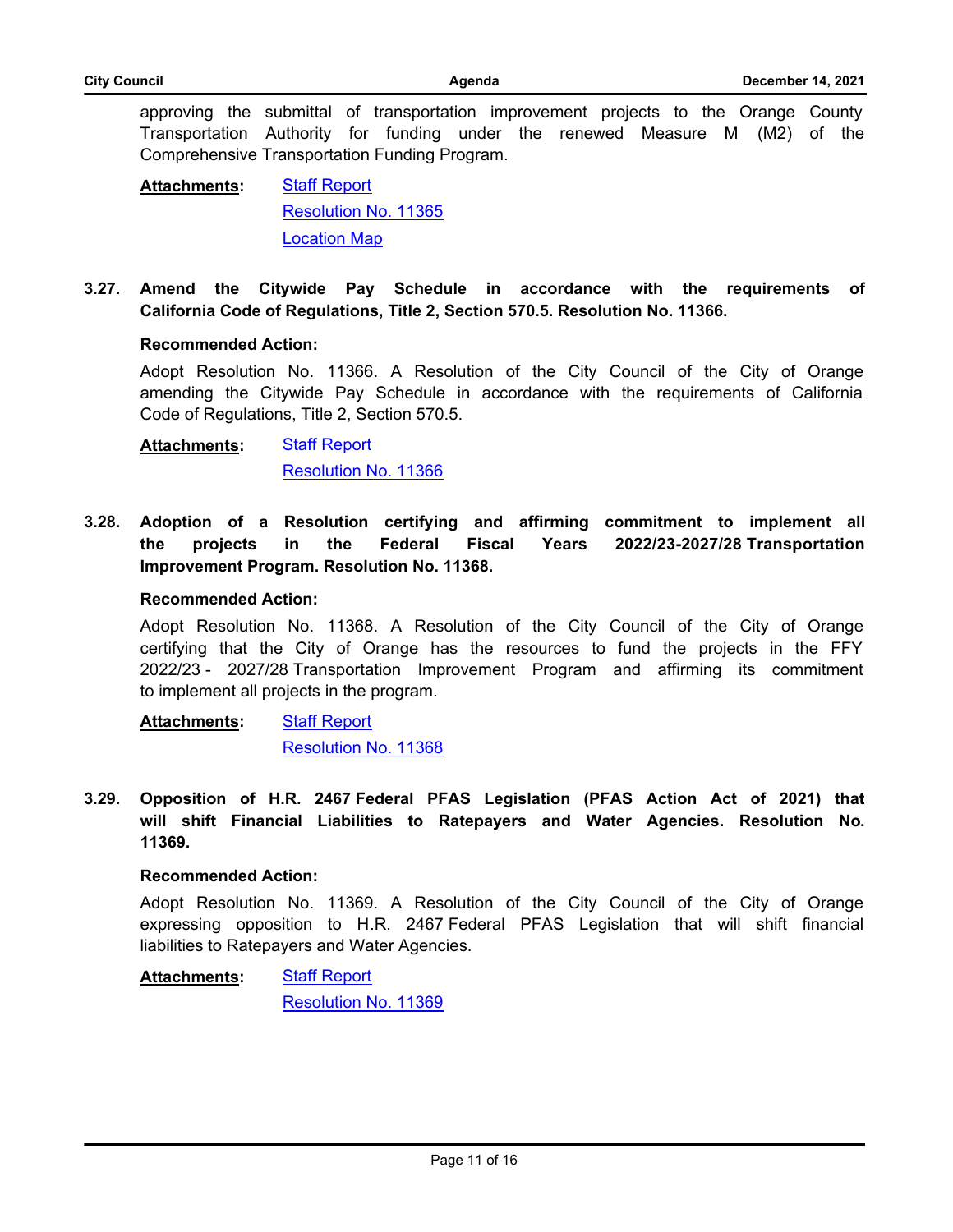### **SUCCESSOR AGENCY TO THE ORANGE REDEVELOPMENT AGENCY**

**3.30. [Recognized Obligation Payment Schedule for the fiscal period covering July 1,](http://cityoforange.legistar.com/gateway.aspx?m=l&id=/matter.aspx?key=2327) 2022 through June 30, 2023 (ROPS 22-23). Resolution No. SAORA-035.**

### **Recommended Action:**

- 1. Adopt Resolution No. SAORA-035. A Resolution of the Governing Board of the Successor Agency to the Orange Redevelopment Agency approving a Recognized Obligation Payment Schedule for the fiscal period covering July 1, 2022 through June 30, 2023 (ROPS 22-23), pursuant to Health and Safety Code Section 34177 and taking certain related actions.
- 2. Direct staff to transmit ROPS 22-23 and related Administrative Budgets to the Orange Countywide Oversight Board of the Successor Agency to the Orange Redevelopment Agency.

#### [Staff Report](http://cityoforange.legistar.com/gateway.aspx?M=F&ID=89d38f56-ea29-44db-8bf1-e2d3be14ba4a.pdf) [Resolution No. SAORA-035](http://cityoforange.legistar.com/gateway.aspx?M=F&ID=255990cc-68b4-41e4-8842-439779329bc7.pdf) [ROPS 22-23](http://cityoforange.legistar.com/gateway.aspx?M=F&ID=d7192857-5f5f-4e0d-b739-b3452678bbd0.pdf) **Attachments:**

### **END OF CONSENT CALENDAR**

**\* \* \* \* \* \* \* \***

### **4. REPORTS FROM MAYOR MURPHY**

### **5. REPORTS FROM COUNCILMEMBERS**

An opportunity for Councilmembers to make a brief announcement, report, or request. No action(s) will be taken pursuant to Government Code Section 54954.2(3).

### **5.1. Highlight Local Business (Gutierrez & Barrios)**

### **6. REPORTS FROM BOARDS, COMMITTEES, AND COMMISSIONS**

**6. 1. [Orange County Mosquito and Vector Control District Board of Trustees](http://cityoforange.legistar.com/gateway.aspx?m=l&id=/matter.aspx?key=2376) representative.**

#### **Recommended Action:**

Appoint a representative to the Orange County Mosquito and Vector Control District Board of Trustees for a term of two or four years.

[Staff Report](http://cityoforange.legistar.com/gateway.aspx?M=F&ID=22ea9be3-14ef-49c5-a2e6-87bf8d0d1d53.pdf) [Orange County Mosquito and Vector Control District letter](http://cityoforange.legistar.com/gateway.aspx?M=F&ID=274b4342-7a76-468b-896e-1053a0e0c703.pdf) **Attachments:**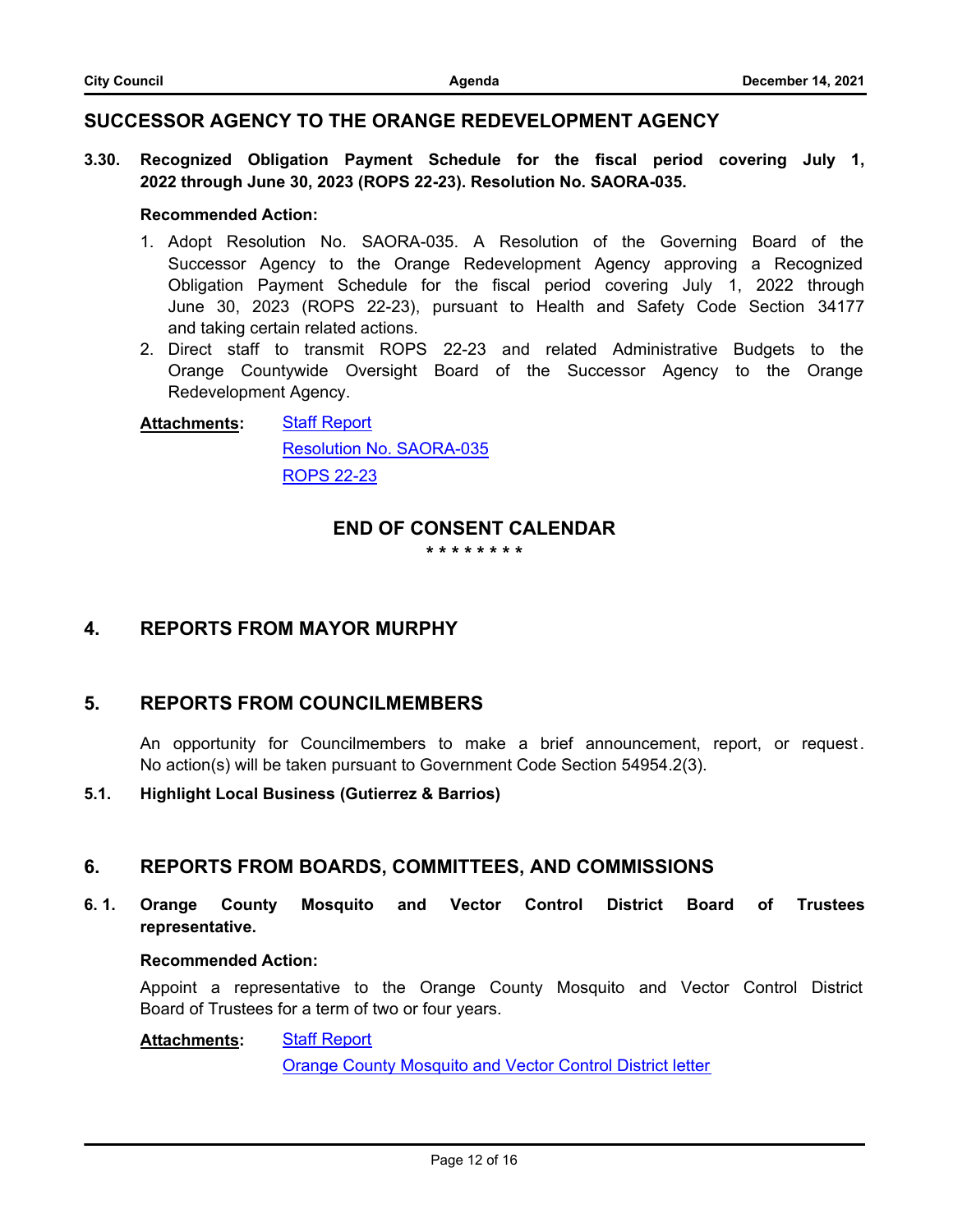### **7. ADMINISTRATIVE REPORTS**

**7.1. [Authorization of the issuance and sale of Special Tax Refunding Bonds, Series](http://cityoforange.legistar.com/gateway.aspx?m=l&id=/matter.aspx?key=2350) 2021 (the 2021 Bonds) in a principal amount not to exceed \$19,000,000, to refinance outstanding 2013 Special Tax Refunding Bonds (the "2013 Bonds") for the City of Orange Community Facilities District No. 91-2 (Serrano Heights Public Improvements) (the "District"). Resolution No. 11367.**

### **Recommended Action:**

Adopt Resolution No. 11367. A Resolution of the City Council of the City of Orange acting as the legislative body of City of Orange Community Facilities District No. 91-2 (Serrano Heights Public Improvements) authorizing the issuance of its Special Tax Refunding Bonds, Series 2021 in a principal amount not to exceed Nineteen Million Dollars (\$19,000,000) and approving certain documents and taking certain other actions in connection therewith.

#### [Staff Report](http://cityoforange.legistar.com/gateway.aspx?M=F&ID=574e30be-6ed3-47ff-9612-2ec1f9a30cf4.pdf) **Attachments:**

[Resolution No. 11367](http://cityoforange.legistar.com/gateway.aspx?M=F&ID=ae89d0c9-d6f7-4392-af89-2cf9073ed2dd.pdf) [Bond Indenture](http://cityoforange.legistar.com/gateway.aspx?M=F&ID=9fed9541-feac-49e4-8bdf-a80ac71f94e1.pdf) [Escrow Agreement](http://cityoforange.legistar.com/gateway.aspx?M=F&ID=ee1074b4-c03f-4dfc-996f-7d7103eb9ef4.pdf) [Purchaser's Term Sheet](http://cityoforange.legistar.com/gateway.aspx?M=F&ID=458dcc73-f0d7-4a10-ba28-e71138a72102.pdf)

### **7.2. [Orange Plaza Paseo Update and Options.](http://cityoforange.legistar.com/gateway.aspx?m=l&id=/matter.aspx?key=2279)**

### **Recommended Action:**

- 1. Confirm closure date of December 31, 2021 for the Orange Plaza Paseo and provide a 14-day transition period between the closure and re-opening Glassell Street to vehicular traffic.
- 2. Provide direction to staff on the conceptual parklet design.

**[Staff Report](http://cityoforange.legistar.com/gateway.aspx?M=F&ID=a574c694-d50c-42a4-b5c1-d45eef838f3f.pdf)** [Parklet Conceptual Design](http://cityoforange.legistar.com/gateway.aspx?M=F&ID=627e4997-6284-4b37-b58a-c4092120986b.pdf) [Master Plan of Arterial Highways Information](http://cityoforange.legistar.com/gateway.aspx?M=F&ID=b08b0101-2bb7-4e6a-b09c-01a3852c7079.pdf) **Attachments:**

## **8. REPORTS FROM CITY MANAGER**

### **9. LEGAL AFFAIRS**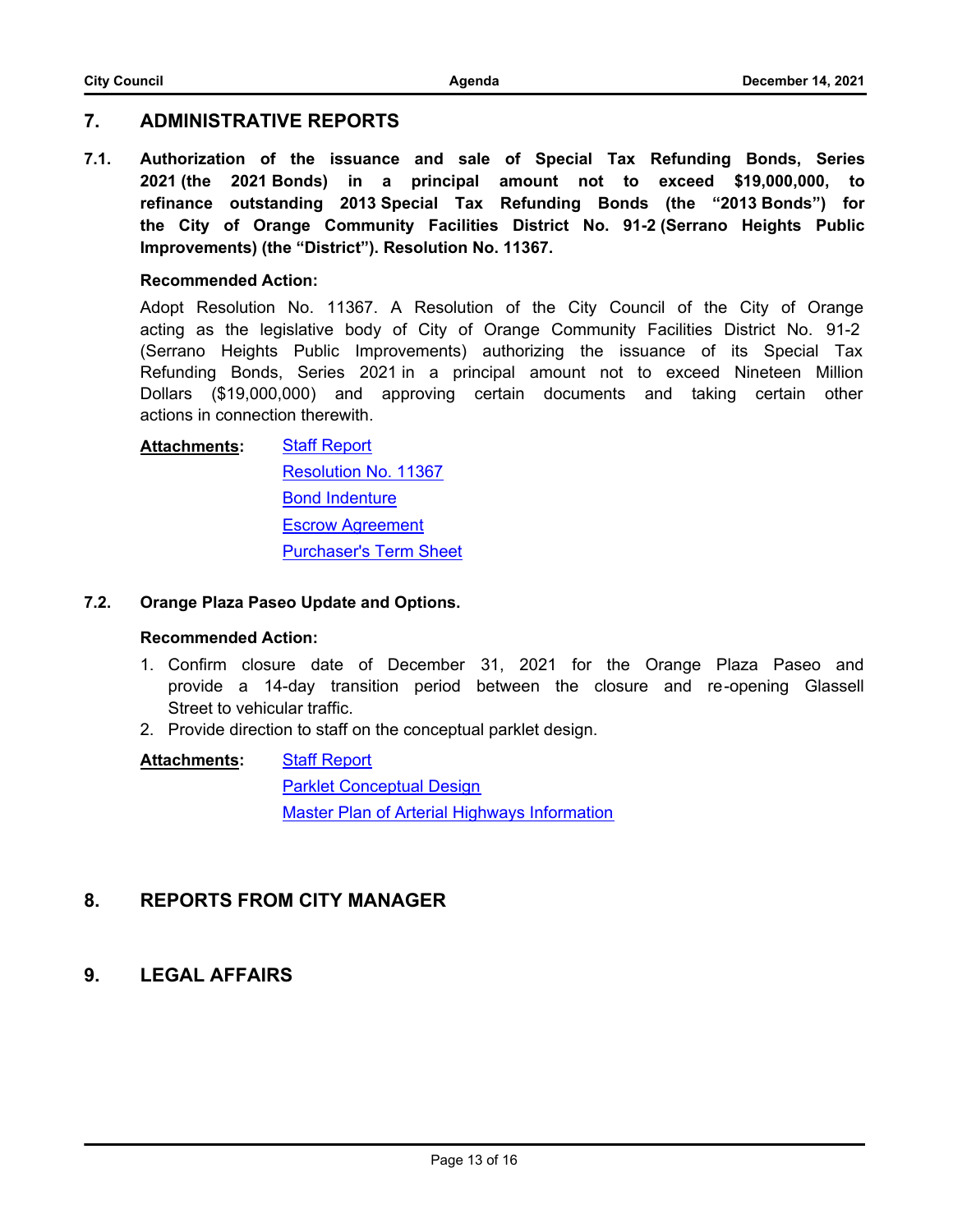### **10. PUBLIC HEARINGS**

**The following item will begin no earlier than 7:00 PM.**

#### **10.1. [Public Hearing to review initial draft district maps and public maps.](http://cityoforange.legistar.com/gateway.aspx?m=l&id=/matter.aspx?key=2346)**

### **Recommended Action:**

- 1. Conduct a public hearing to review initial draft maps and public maps.
- 2. Exercise City Council discretion regarding directing potential modifications to any of the existing maps.

[Staff Report](http://cityoforange.legistar.com/gateway.aspx?M=F&ID=3b3aa464-c9ef-4886-b860-7835c91f9754.pdf) [Attachment 1 Redistricting Public Outreach Update - 12-02-2021](http://cityoforange.legistar.com/gateway.aspx?M=F&ID=7682abf1-f48b-4972-8cdb-5689bfbe15e6.pdf) [Attachment 2 City of Orange Draft Maps](http://cityoforange.legistar.com/gateway.aspx?M=F&ID=3a543f73-45e2-43ef-835a-02474a297dd7.pdf) **Attachments:**

**10.2. [Public Hearing to consider an ordinance amending procedures for noticing and](http://cityoforange.legistar.com/gateway.aspx?m=l&id=/matter.aspx?key=2149) posting requirements for land use applications. Ordinance No. 17-21.**

### **Recommended Action:**

Introduce and conduct First Reading of Ordinance No.17-21. An Ordinance of the City Council of the City of Orange amending Title 17 of the Orange Municipal Code (Zoning) to update noticing and posting requirements.

- [Staff Report](http://cityoforange.legistar.com/gateway.aspx?M=F&ID=4d557c51-2888-4ec2-8e67-83a8847ee37b.pdf) [Attachment 1 Ordinance No. 17-21 \(clean\)](http://cityoforange.legistar.com/gateway.aspx?M=F&ID=73f2ad78-0b49-47ec-9294-d94139dca8f3.pdf) [Attachment 2 Ordinance No. 17-21 \(redline\)](http://cityoforange.legistar.com/gateway.aspx?M=F&ID=f47b272d-dcb9-4e98-be02-7a48b39c1045.pdf) [Attachment 3 Planning Commission Resolution No. PC 19-21](http://cityoforange.legistar.com/gateway.aspx?M=F&ID=7d029e69-937d-43ec-9cf0-3f965d38f793.pdf) [Attachment 4 Planning Commission Staff Report](http://cityoforange.legistar.com/gateway.aspx?M=F&ID=5d195d9f-c06d-4312-bf22-1628e3908120.pdf) [Attachment 5 Matrix of Surveyed Cities](http://cityoforange.legistar.com/gateway.aspx?M=F&ID=1740c16c-ffe6-4b9e-b834-3a5964f37d03.pdf) [Attachment 6 Posting Procedures](http://cityoforange.legistar.com/gateway.aspx?M=F&ID=82bdb848-4600-4f8e-bd11-7e6bdbe9b432.pdf) [Attachment 7 Letter from resident](http://cityoforange.legistar.com/gateway.aspx?M=F&ID=9cea8135-9d48-45e6-93ad-b2cad3b51df6.pdf) **Attachments:**
- **10.3. [Public Hearing to consider an ordinance updating the fence and wall provisions](http://cityoforange.legistar.com/gateway.aspx?m=l&id=/matter.aspx?key=2322) of the Orange Municipal Code. Ordinance No. 19-21.**

### **Recommended Action:**

Introduce and conduct First Reading of Ordinance No. 19-21. An Ordinance of the City Council of the City of Orange amending Title 17 of the Orange Municipal Code (Zoning) to update and establish new development standards for fences and walls.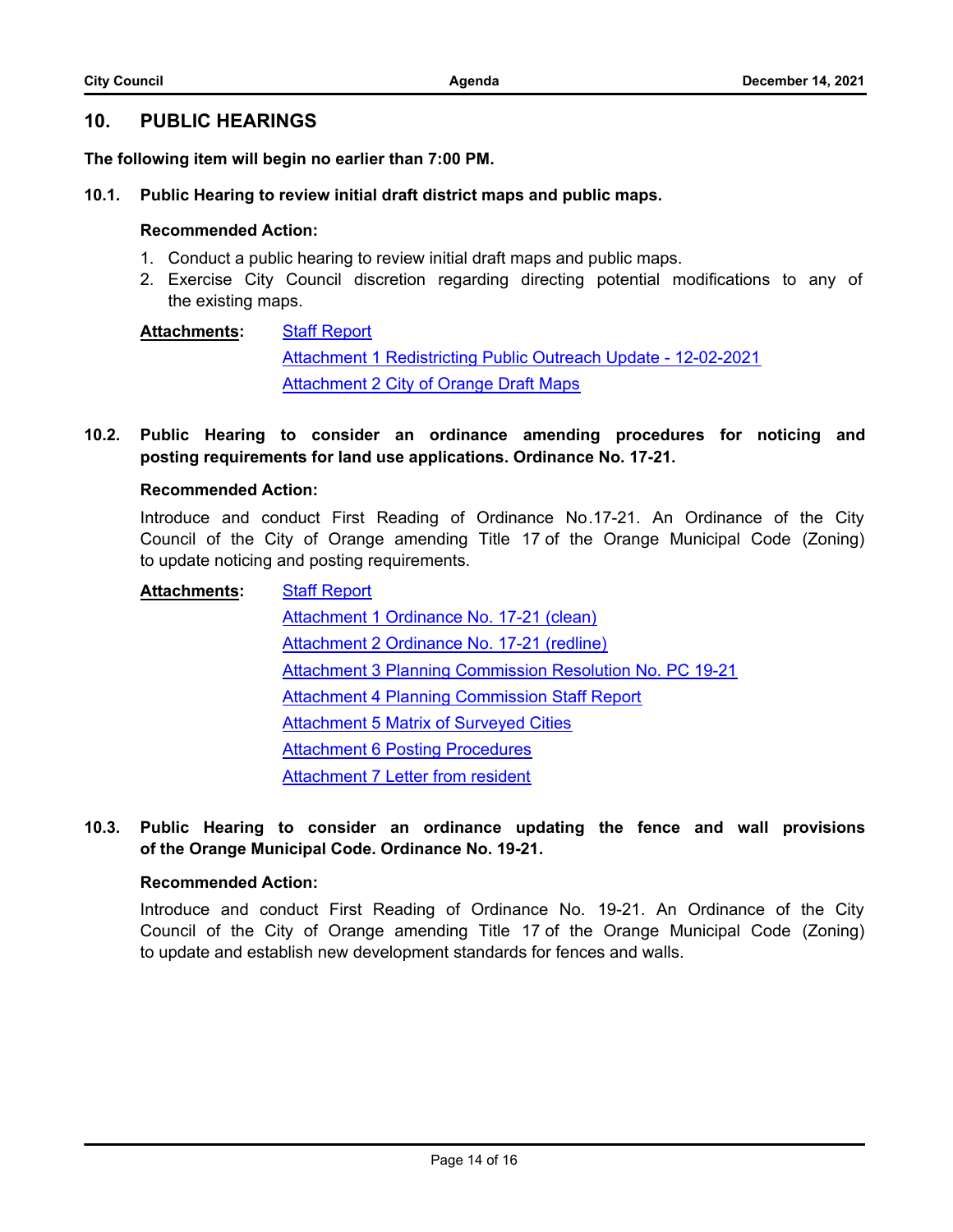| <b>City Council</b> | Agenda                                                               | <b>December 14, 2021</b> |
|---------------------|----------------------------------------------------------------------|--------------------------|
| <b>Attachments:</b> | <b>Staff Report</b>                                                  |                          |
|                     | Attachment 1 Ordinance No. 19-21 (clean)                             |                          |
|                     | <b>Attachment 2 Ordinance No. 19-21 (redlined)</b>                   |                          |
|                     | <b>Attachment 3 Planning Commission Resolution No. 25-21</b>         |                          |
|                     | Attachment 4 General Plan, Noise Element Table N-2                   |                          |
|                     | Attachment 5 General Plan, Noise Element Figure N-2 2030 Noise       |                          |
|                     | <b>Contours</b>                                                      |                          |
|                     | Attachment 6 Current OMC compared with Proposed OMC Table            |                          |
|                     | <b>Attachment 7 Planning Commission Staff Report October 4, 2021</b> |                          |

**10.4. An Urgency Ordinance of the City Council of the City of Orange amending Titles 16 and 17 of the Orange Municipal Code to enact definitions and development [standards applicable to lot splits and second dwelling units in single-family](http://cityoforange.legistar.com/gateway.aspx?m=l&id=/matter.aspx?key=2344) residential zones allowed as a result of Senate Bill 9. Ordinance No. 18-21.**

#### **Recommended Action:**

Adopt Ordinance No. 18-21 and the findings of urgency. An Urgency Ordinance of the City Council of the City of Orange amending Title 16 and Title 17 of the Orange Municipal Code by enacting ministerial standards applicable to lot splits in single-family residential zones allowed as a result of SB 9, enacting ministerial standards applicable to the location, access size and setback of second dwelling units in single-family residential zones allowed as a result of SB9, and revising definitions to clarify said development standards.

[Staff Report](http://cityoforange.legistar.com/gateway.aspx?M=F&ID=cb98af9f-1739-4c33-9f49-41e91406520c.pdf) [Attachment 1 Ordinance No. 18-21](http://cityoforange.legistar.com/gateway.aspx?M=F&ID=b446cb62-1c6a-4347-8b3e-59aef72a15d2.pdf) [Attachment 2 Redline version of Ordinance No. 18-21](http://cityoforange.legistar.com/gateway.aspx?M=F&ID=5945ae04-abcd-4b89-8294-14642e53f8da.pdf) [Attachment 3 Summary Chart of SB 9 Provisions](http://cityoforange.legistar.com/gateway.aspx?M=F&ID=42e7315a-80d4-44c8-9488-8db5df002b1d.pdf) [Attachment 4 SB 9 State Law](http://cityoforange.legistar.com/gateway.aspx?M=F&ID=8dc112cc-89a2-4ac8-a818-0bea7fa0cad6.pdf) [Attachment 5 ½ Mile Buffer of Bus Stops Map](http://cityoforange.legistar.com/gateway.aspx?M=F&ID=160ac536-e1e5-4fc2-a625-aba23ceafb46.pdf) **Attachments:**

### **11. ITEMS RELATED TO THE INDUSTRIAL DEVELOPMENT AUTHORITY**

**11.1. [Report from the Finance Director of the Industrial Development Authority of the](http://cityoforange.legistar.com/gateway.aspx?m=l&id=/matter.aspx?key=2321) City of Orange.**

#### **Recommended Action:**

Receive and file.

**Attachments:** [Staff Report](http://cityoforange.legistar.com/gateway.aspx?M=F&ID=ce3bdc12-09e2-4bbc-829d-4234f3fa0f7c.pdf)